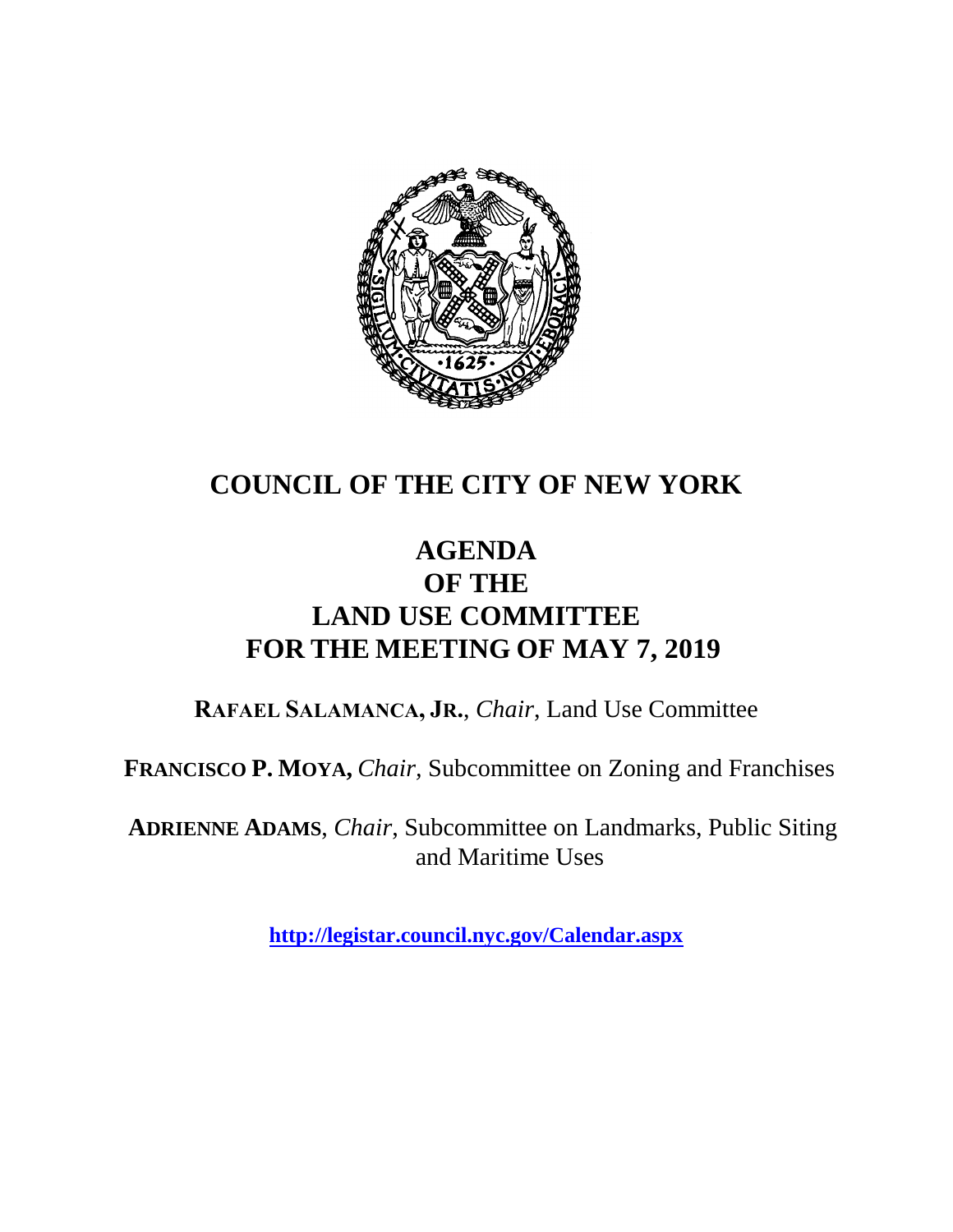## **LAND USE COMMITTEE**

### **Table of Contents**

#### **Item No. Page**

| 1. 1921 Atlantic Avenue (Pre. L.U. Nos. 386-389) | $3 - 5$ |
|--------------------------------------------------|---------|
|                                                  |         |
|                                                  |         |
|                                                  |         |

## **LAND USE COMMITTEE JOINT WITH THE SUBCOMMITTEE ON ZONING AND FRANCHISES**

#### *The Land Use Committee meeting scheduled for 05/07/19 will commence at 11:00 A.M. in the Committee Room, City Hall*

#### **Item No. Page**

**Oversight:** Are City Environmental Quality Review procedures useful for accurately predicting and mitigating impacts of City Planning Commission decisions?

- 1. **Int. 1531-2019** By Council Member Moya *A Local Law* to amend the New York city charter, in relation to studying and reporting on the education capacity and overcrowding impacts of decisions of the city planning commission in connection with certain land use actions………………………………………………………………… 7
- 2. **Int. 1523-2019** By Council Member Gjonaj *A Local Law* to amend the New York city charter, in relation to studying and reporting on transportation impacts of decisions of the city planning commission in connection with certain land use actions……………………………… 7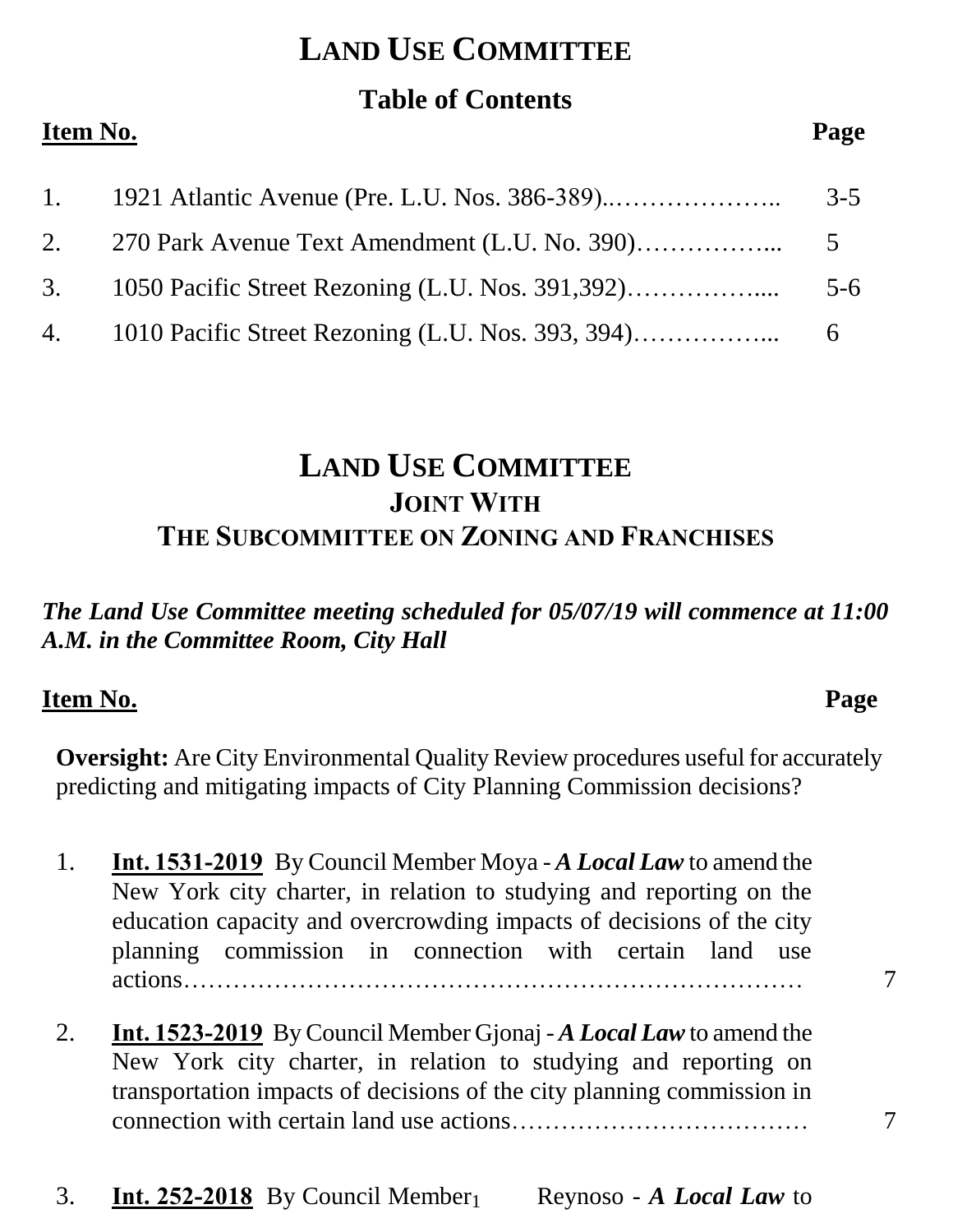amend the New York city charter, in relation to tracking mitigation strategies in final environmental impact statements as part of the uniform land use use review process…………………………………………………………. 7

- 4. **Int. 1487-2018** By Council Member Moya *A Local Law* to amend the New York city charter, in relation to studying the incidence of secondary displacement resulting from neighborhood rezonings………………… 8
- 5. **Res. 9-2018** By Council Member Barron *Resolution* calling on the Mayor, the Mayor's Office of Environmental Coordination, the New York City Planning Commission, the New York City Department of City Planning, and all other relevant City agencies to re-examine the standards in the CEQR regulations and the Technical Manual for assessing when a possible adverse impact on a neighborhood's character or socioeconomic status requires a detailed analysis and possible mitigation, and calling on the relevant agencies, when such significant adverse impacts are identified, consistently to seek mitigation or development alternatives that provide long-term or permanent protection for the residents, businesses, and character of the affected community, including through the provision of permanently affordable housing and commercial space……………………………………………………… 8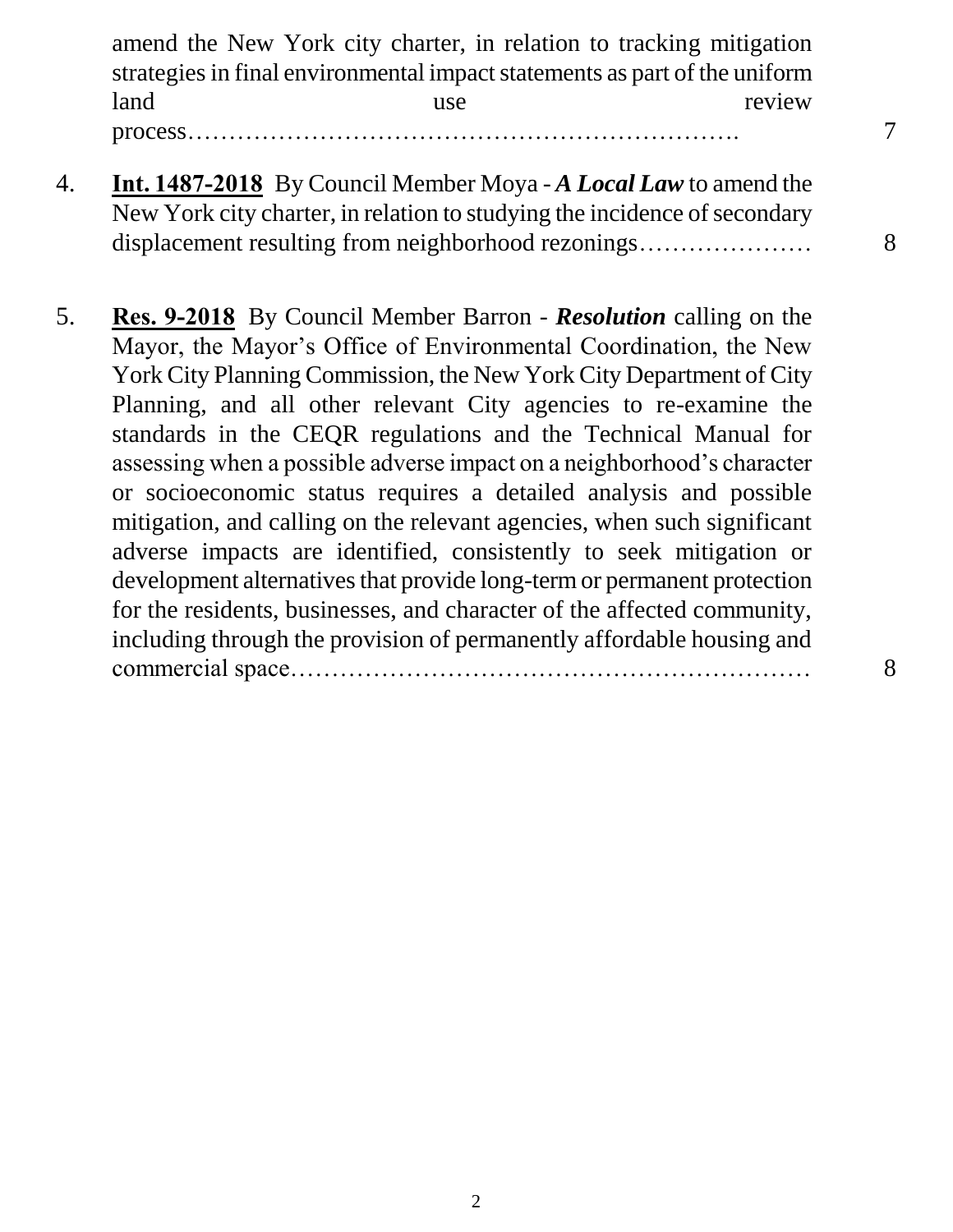# **LAND USE COMMITTEE**

The Land Use Committee will hold a meeting in the **Committee Room, City Hall,**  New York City, New York 10007, commencing at **11:00 A.M. on Tuesday, May 7, 2019**, to consider some items reported out of the Subcommittees at the meetings held May 2, 2019, and conduct such other business as may be necessary.

## **PRECONSIDERED L.U. NOS. 386 THROUGH 389 ARE RELATED PRECONSIDERED L.U. NO. 386 1921 ATLANTIC AVENUE**

## **BROOKLYN CB - 3 C 190160 HAK**

Application submitted by the NYC Department of Housing Preservation and Development (HPD)

- 1. pursuant to Article 16 of the General Municipal Law of New York State for:
	- a) the designation of properties located at 17-23 Prescott Place,18-22 Bancroft Place and 1911-1923 Atlantic Avenue (Block 1557, Lots 1, 2, 3, 4, 23, 26, 28, 31, 32, 33, 34, 35, 36, 37 and 38) as an Urban Development Action Area; and
	- b) an Urban Development Action Area Project for such area; and
- 2. pursuant to Section 197-c of the New York City Charter for the disposition of properties located at Block 1557, Lots 3, 4, 23, 26, 28, 31, 32, 33, 34, 35, 36 and 37 to a developer to be selected by HPD;

to facilitate a mixed-use development containing approximately 235 affordable housing units, commercial and community facility space.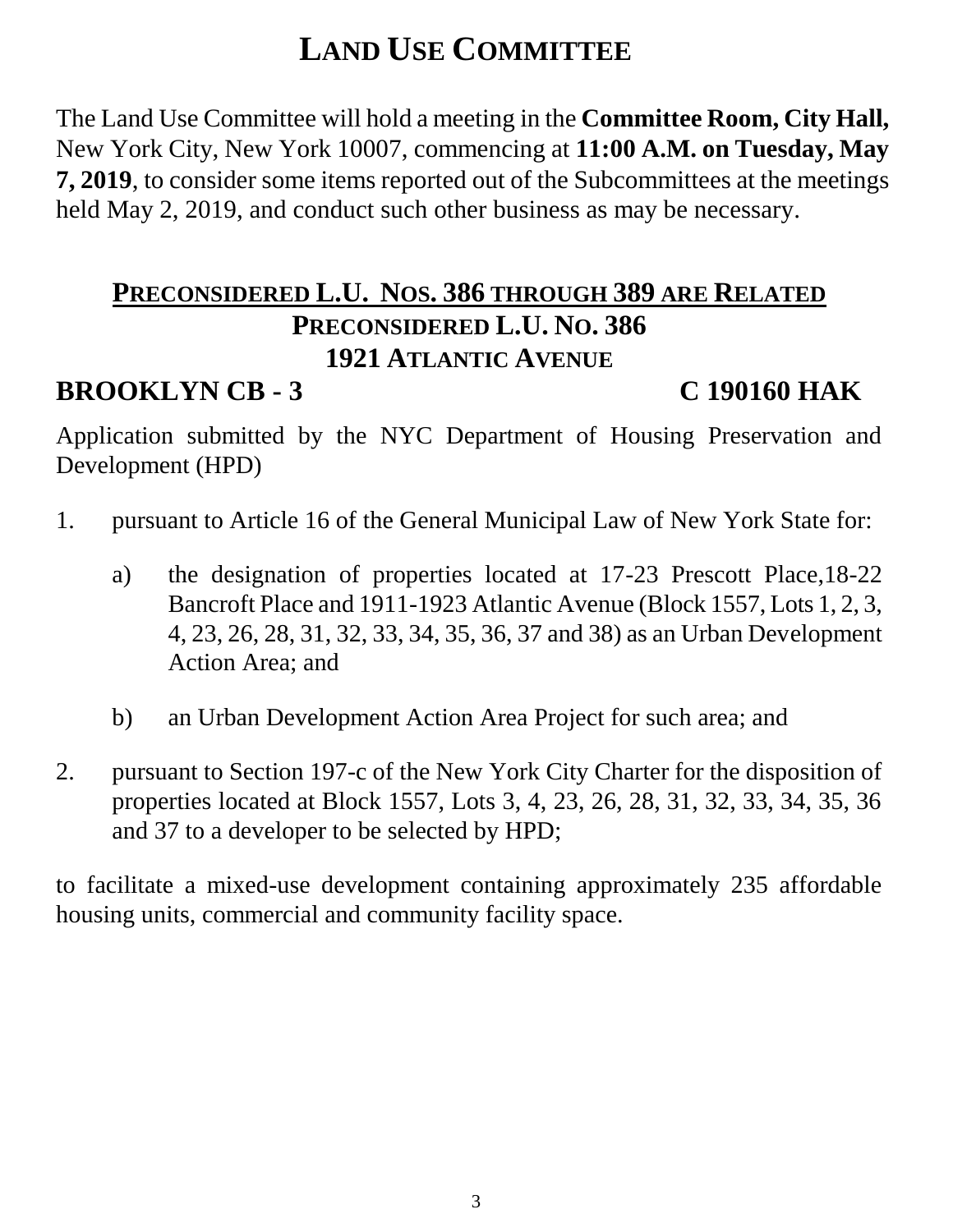### **PRECONSIDERED L.U. NO. 387 1921 ATLANTIC AVENUE**

## **BROOKLYN CB - 3 C 190161 ZMK**

Application submitted by NYC Department of Housing Preservation and Development and DTF Atlantic, LLC pursuant to Sections 197-c and 201 of the New York City Charter for the amendment of the Zoning Map, Section No. 17a:

- 1. eliminating a Special Mixed Use District (MX-10) bounded by a line midway between Herkimer Street and Atlantic Avenue, Bancroft Place, the northerly boundary line of the Long Island Railroad Right-Of-Way (Atlantic Division), and Prescott Place;
- 2. changing an M1-1/R7D District to an R8A District property bounded by a line midway between Herkimer Street and Atlantic Avenue, Bancroft Place, the northerly boundary line of the Long Island Railroad Right-Of-Way (Atlantic Division), and Prescott Place; and
- 3. establishing within the proposed R8A District a C2-4 District bounded by a line 100 feet northerly of Atlantic Avenue, Bancroft Place, the northerly boundary line of the Long Island Railroad Right-Of-Way (Atlantic Division), and Prescott Place;

as shown on a diagram (for illustrative purposes only) dated November 13, 2018.

## **PRECONSIDERED L.U. NO. 388 1921 ATLANTIC AVENUE**

### **BROOKLYN CB - 3** N 190162 ZRK

Application submitted by NYC Department of Housing Preservation and Development and DTF Atlantic, LLC, pursuant to Section 201 of the New York City Charter, for an amendment of the Zoning Resolution of the City of New York, modifying APPENDIX F for the purpose of establishing a Mandatory Inclusionary Housing area.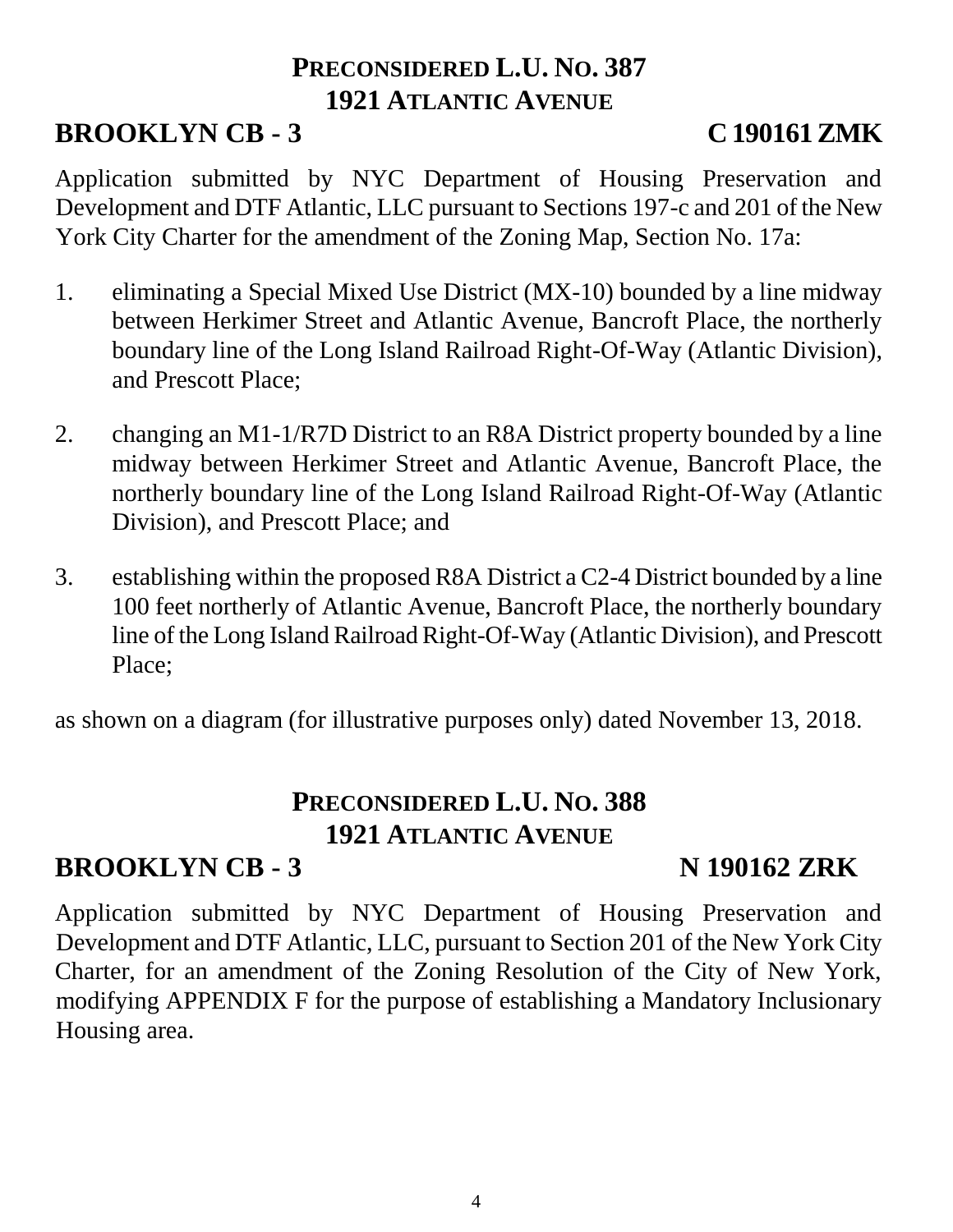## **PRECONSIDERED L.U. NO. 389 1921 ATLANTIC AVENUE**

## **BROOKLYN CB - 3 C 190163 HUK**

Application submitted by the Department of Housing Preservation and Development (HPD) pursuant to Section 505 of Article 15 of the General Municipal (Urban Renewal) Law of New York State and Section 197-c of the New York City Charter, for the first amendment to the Saratoga Square Urban Renewal Plan for the Saratoga Square Urban Renewal Area.

### **L.U. NO. 390 270 Park Avenue Text Amendment MANHATTAN CB-5** N 190180 (A) ZRM

Application submitted by JPMorgan Chase Bank, N.A., pursuant to Section 201 of the New York City Charter, for an amendment of Article VIII, Chapter 1 (Special Midtown District) of the Zoning Resolution of the City of New York, modifying retail continuity, street wall and plaza design requirements for publicly accessible spaces in the East Midtown Subdistrict.

## **L.U. NOS. 391 AND 392 ARE RELATED L.U. NO. 391 1050 PACIFIC STREET REZONING**

**BROOKLYN CB - 8 C 160175 ZMK** 

Application submitted by 1050 Pacific LLC pursuant to Sections 197-c and 201 of the New York City Charter for an amendment of the Zoning Map, Section No. 16c by:

- 1. changing from an M1-1 District to an M1-4/R7A District property bounded by Pacific Street, a line 225 feet southeasterly of Classon Avenue, Dean Street, and Classon Avenue; and
- 2. establishing a Special Mixed Use District (MX-20) bounded by Pacific Street, a line 225 feet southeasterly of Classon Avenue, Dean Street, and Classon Avenue;

as shown on a diagram (for illustrative purposes only) dated October 29, 2018 and subject to the conditions of CEQR Declaration E-510.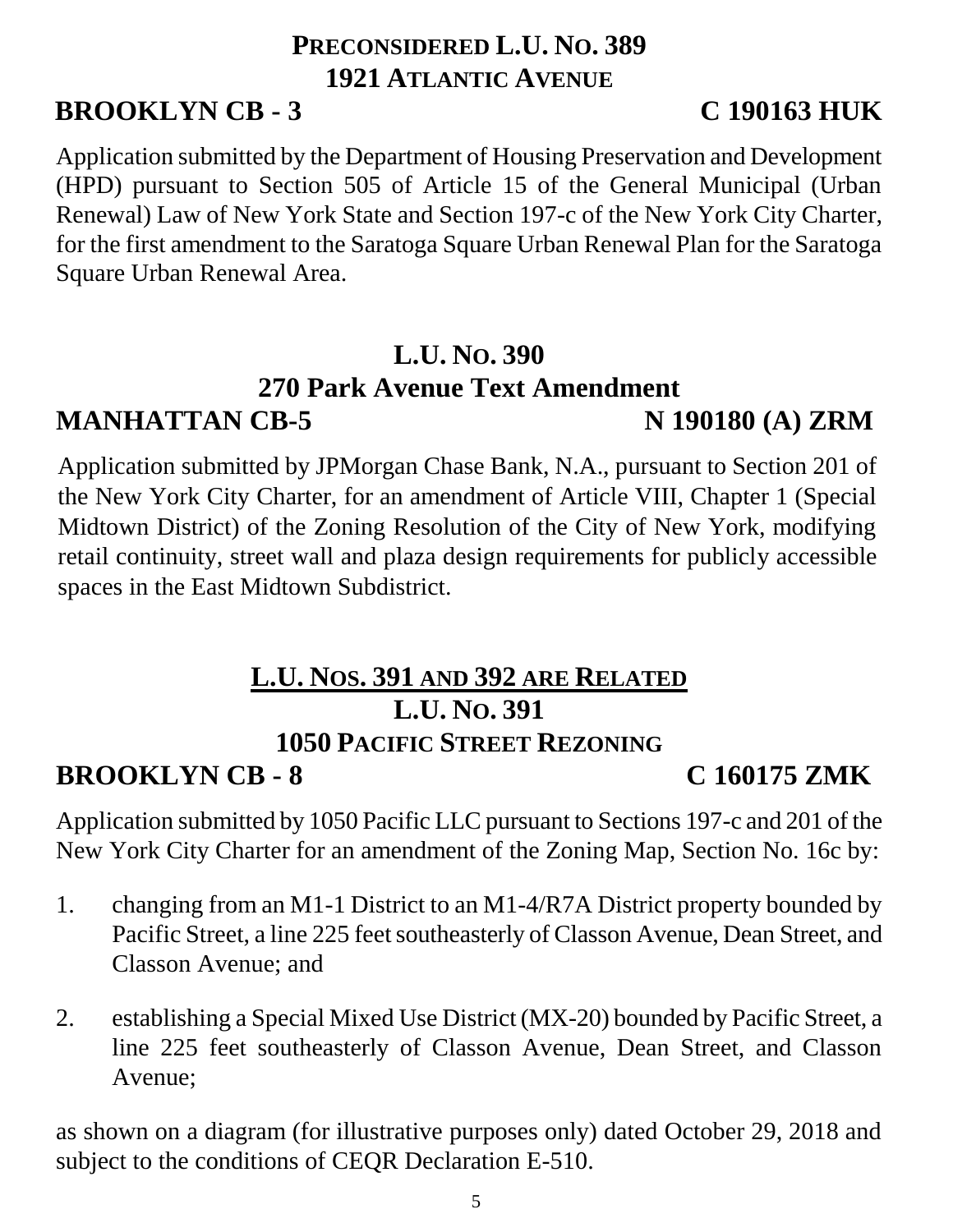### **L.U. NO. 392 1050 PACIFIC STREET REZONING BROOKLYN CB - 8** N 160176 ZRK

Application submitted by 1050 Pacific LLC pursuant to Section 201 of the New York City Charter, for an amendment of the Zoning Resolution of the City of New York, modifying Article XII, Chapter 3 (Special Mixed Use District) for the purpose of establishing a Special Mixed Use District (MX-20) and modifying APPENDIX F for the purpose of establishing a Mandatory Inclusionary Housing area.

### **L.U. NOS. 393 AND 394 ARE RELATED L.U. NO. 393 1010 PACIFIC STREET REZONING BROOKLYN CB - 8 C 180042 ZMK**

Application submitted by 1010 Pacific Street LLC pursuant to Sections 197-c and 201 of the New York City Charter for an amendment to the Zoning Map, Section No. 16c:

- 1. changing from an M1-1 District to an R7D District property bounded by Pacific Street, Classon Avenue, a line midway between Pacific Street and Dean Street, and a line 440 feet northwesterly of Classon Avenue; and
- 2. establishing within the proposed R7D District a C2-4 District bounded by Pacific Street, Classon Avenue, a line midway between Pacific Street and Dean Street, and a line 440 feet northwesterly of Classon Avenue;

as shown on a diagram (for illustrative purposes only) dated October 29, 2018, and subject to the conditions of CEQR Declaration E-503.

# **L.U. NO. 394 1010 PACIFIC STREET REZONING**

## **BROOKLYN CB - 8 N 180043 ZRK**

Application submitted by 1010 Pacific Street LLC pursuant to Section 201 of the New York City Charter, for an amendment of the Zoning Resolution of the City of New York, modifying APPENDIX F for the purpose of establishing a Mandatory Inclusionary Housing area.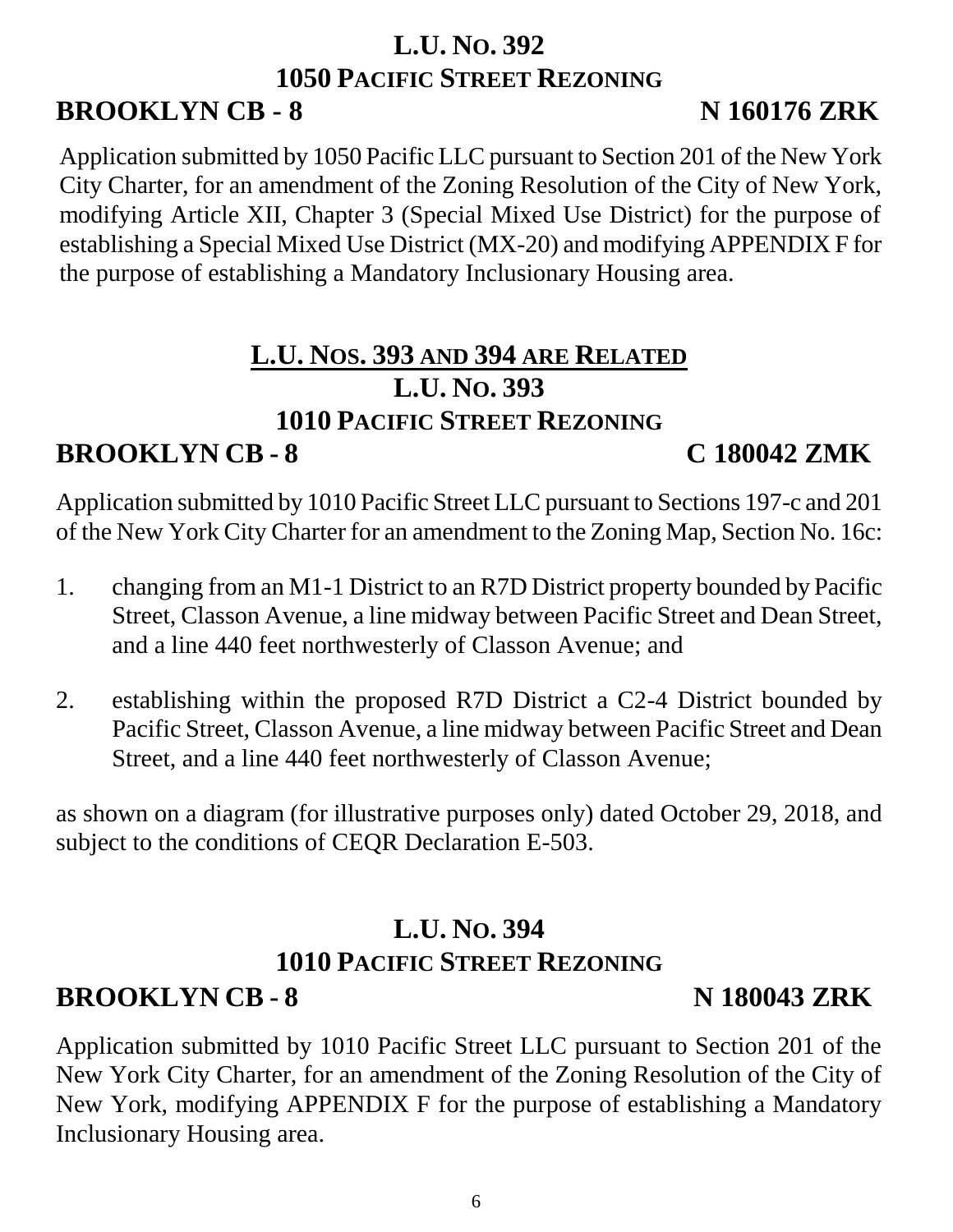## **LAND USE COMMITTEE JOINT WITH THE SUBCOMMITTEE ON ZONING AND FRANCHISES**

In addition to the regular business of the Land Use committee, on **May 7, 2019 at 11:00 A.M., in the City Hall Committee Room**, the Committee on Land Use will hold a joint hearing with the Subcommittee on Zoning and Franchises on the following oversight topic and legislation. Anyone who wishes to testify on this topic or this legislation should bring **30 copies** of their written testimony to the hearing.

#### **Int. No. 1531**

By Council Member Moya

A Local Law to amend the New York city charter, in relation to studying and reporting on the education capacity and overcrowding impacts of decisions of the city planning commission in connection with certain land use actions.

### **Int. No. 1523**

By Council Member Gjonaj

A Local Law to amend the New York city charter, in relation to studying and reporting on transportation impacts of decisions of the city planning commission in connection with certain land use actions.

#### **Int. No. 252**

By Council Member Reynoso

A Local Law to amend the New York city charter, in relation to tracking mitigation strategies in final environmental impact statements as part of the uniform land use review process.